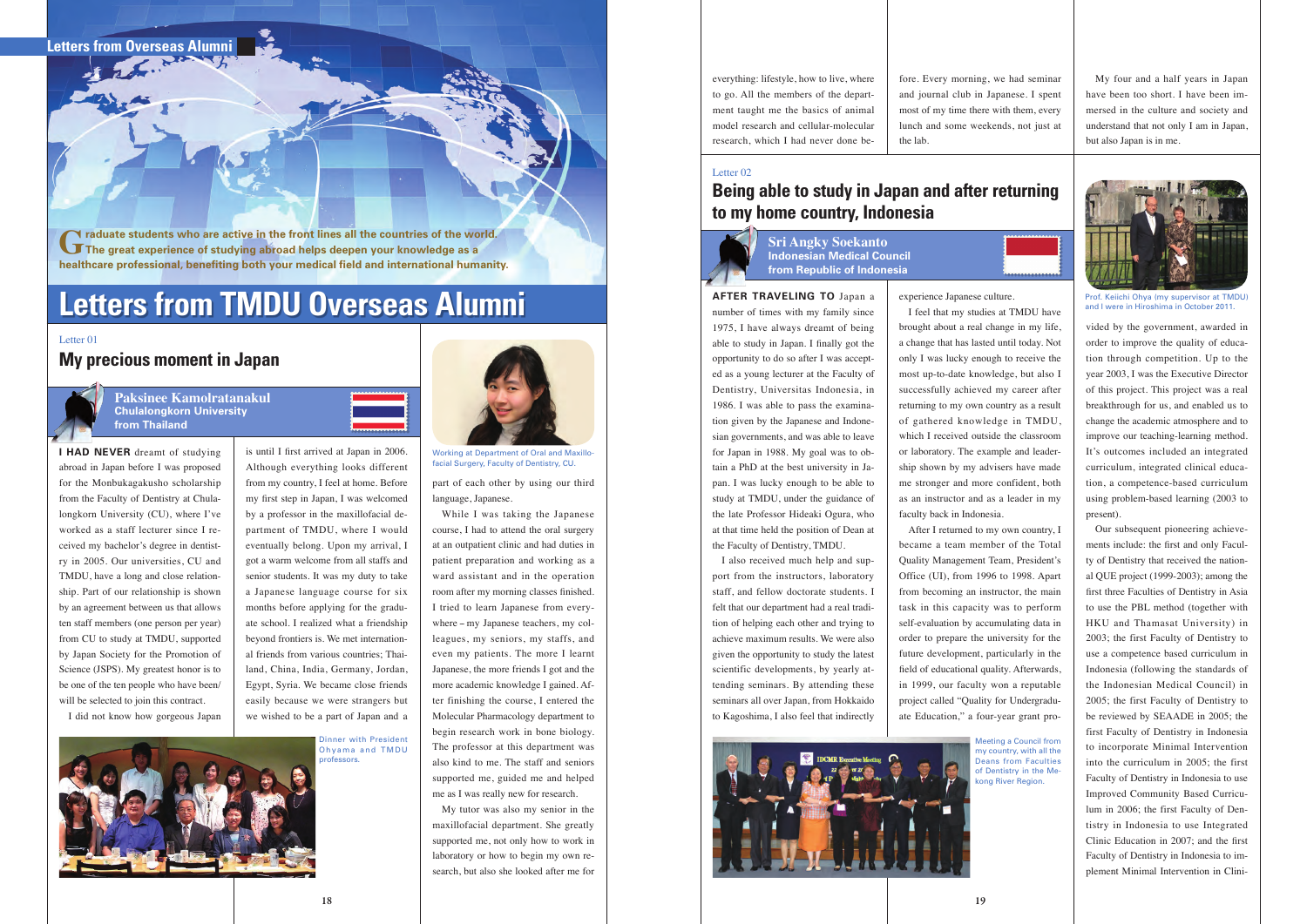the program and to now be part of this new project of extend the screening to other countries in an international collaboration named "South-South".

To all my friends, colleagues and staff members at TMDU, many thanks. I remember you with all my heart, all my days. I am very proud to be a JICA and TMDU alumni.





### **Eduardo Fenocchi National Cancer Institute Uruguay form Uruguay**

#### Letter 03

cal Education in 2007.

At the moment, I occupy a position in the Division of Dental Education, at the Indonesian Medical Council (IMC). IMC was established in the year 2005, under Act No. 29/2004 on Medical Practice. It is an autonomous non-structural institution, and is responsible to the President of the Republic of Indonesia. The main function of IMC is to establish regulations on medical practice in Indonesia. Its specific duties include: Registration of Doctors and Dentists;

Ratifying Education standards for Medical and Dental Schools, including standards of competencies for doctors and dentists; guiding and supervising medical practice in Indonesia. IMC has 17 members, who together represent the Ministry of Health, the Ministry of National Education, various professional organizations, the Association of Medical and Dental Schools, the Association of Hospitals and lay members. The organizational structure consists of a Medical Council and a Dental Council,

each of which has three divisions, namely: the Division of Medical/Dental Education, the Division of Registration, and the Division of Medical Practice

Supervision.

Also, I am in the process of forming an alumni association for dentists who have studied in Japan. It is my sincere hope that in the future we will be able to continue strengthening the connectivity between Asian dental education institutions, while sustaining and improving our networking activities.

**I MET PROFESSOR** Nakamura and Professor Eishi in Chile, in 1995, while attending a JICA course at the Professor P. Llorens hospital. We talked about the high incidence of colorectal cancer in my country, Uruguay, and the possibility of setting up a screening program for that pathology by using a new test. This new test, the IFOBT, was introduced by Professor Eishi in his lecture. It was developed in Japan by Eiken Chemical company and detects occult blood in feces using an immunological reaction.

Since that time we began to work with Professor Eishi on a useful and applicable screening program for colorectal cancer in Uruguay, with the support of JICA and TMDU.

For this purpose, I visited Japan for 3 months in 1997, from July to October, and my activities there were centered in the Pathology Department and in the Endoscopy Department of TMDU. I also met with JICA staff members and with authorities of the Ministry of Foreign Affairs, as we tried to get a budget for our project.

I received individual training so nobody travelled with me on this visit to Japan. When I arrived in Tokyo I stayed at the Ichigaya Center, which was nearly empty at that moment (only four students were in the building). It was near the hospital but also was in a land with culture, language and transportation systems very different from what I was used to. But all the people in TMDU were kind, and tried to help me in the different activities. We had fun together, as well as receiving training in therapeutic endoscopy with Dr. Tsubaki at the Endoscopy Department and attending JICA's Pathology Course directed by Professor Nakamura. I remember the Pathology Department was at that moment in the old building but was soon moved to a new building, with new equipment, in a very nice area.

Fortunately, the project was approved after all and in 1999 we could start with the activities of mass screening for colorectal cancer in Uruguay, setting up a Digestive Cancer Center at the National Cancer Institute of Montevideo, the capital of Uruguay. Since that moment to date, we receive funding from JICA and technical support from TMDU. The greater part of our staff participates in courses or activities of TMDU in the areas of Surgery, Endoscopy, Pathology and Oncology; of course some people from TMDU have visited our Center in Uruguay in these years. For example, Professor Eishi has come here four times, Professor Nakamura twice, and Noboru Ando and Jiro Kumagai one time each.

Our screening program is now going well all over our country, and a lot of

In the Endoscopy Unit with Dr. Tsubaki (left) and Dr. Takeshita (right)

In a scientific-social weekend event, I visited Ito-shi with staff members and students from the Department of Pathology.



learned more about the field of early neoplasia, I became interested in other related fields, such as histopathological diagnosis. I was lucky to meet Professor Kyouichi Nakamura, a Professor in the Department of Pathology in TMDU at that time. He accepted me at his department as a visiting doctor, where I visited once, and later twice, a week,

for two years.

My aim was not really to be able to make a diagnosis with a microscope by myself, but rather to improve my understanding of the relationship between endoscopy and pathology in the specific field of early neoplasia. For instance, I performed a study about histological and immunostaining features of minute gastric cancers (≤5mm in size). Also, thanks to Professor Nakamura once again, I was accepted by Dr. Fujii in Kashiwa and Tsukiji National Cancer Center to learn magnifying colonoscopy, a technique for which some knowl-



My family at the Natural History Museum in London.

adenomas and cancers have been detected, also "de novo" cancer, one of the things I learn to find during my visit to Japan, applying chromoscopy and magnification endoscopy. With Professor Eishi we published an article in 2006 in the European Journal of Cancer Prevention about the results of the screening in Uruguay. At this moment it

is the only National Program in all of Latin America. We are now "exporting" the knowhow related to this project. Argentina is undertaking a pilot study and Paraguay and Mexico are interested in using our experience. I am glad to visit Japan and I appreci-

ate so much the opportunity given to me by TMDU to stay there, to support



**MY STORY IN** Japan starts when I was 15 years old. My father suggested that I study Japanese. I accepted the challenge, and studied for two years until I entered medical school. That experience made me get in touch with Japan, its culture and people. When I finished my training in gastroenterology in Spain, I was willing to further my knowledge in endoscopy in Japan, and I was awarded with a Mombusho scholarship, and later on with a European Union postdoctoral grant. The topic for my training and research was "Endoscopic techniques for the diagnosis and treatment of early gastrointestinal neoplasms".

My host center was Showa University Fujigaoka Hospital, under the tuition of Professor Rikiya Fujita. With him and his team I started experiencing the proverbial and never over-emphasized Japanese hospitality and kindness, also their hard and perfectionist work. As I



edge of pathology is desirable.

I must say that I really enjoyed my time at TMDU. Why? Most probably, because I met a great group of people, where everybody was important, from the Professor to the newest team member. Of course, the scientific level of the presentations, meetings, and discussions were very high. What I learned there was important for me, later on, as a gastroenterologist and endoscopist. I had an especially close relationship with Professor Nakamura, Professor Eishi, and Dr. Kumagai, but also many other people such as Suzuki-san, Andou-san, and other colleagues who I really appreciate and whose kindness I will never forget. Interestingly enough, many of our talks were in Spanish. This is because the educational relationship of this department with South America (mainly with Chile) was very strong. They taught me a lot about pathology, and I tried to help them with their Spanish. (although I must say that they were already pretty fluent!)

During my stay at TMDU, I had the chance to meet a great number of Japanese and foreign doctors, (mainly pathologists) who attended the special courses organized by JICA. Finally, my wife, a Brazilian nikkei, whom I met in Japan, was a Mombusho scholar in Od-

# **Learning more about the field of early neoplasia, I became interested in other related fields**

**Adolfo Parra-Blanco Asturias Central University Hospital from Spain**

Letter 04

#### **Letters from Overseas Alumni**

With colleagues at Oviedo Hospital and some Japanese endoscopy experts.